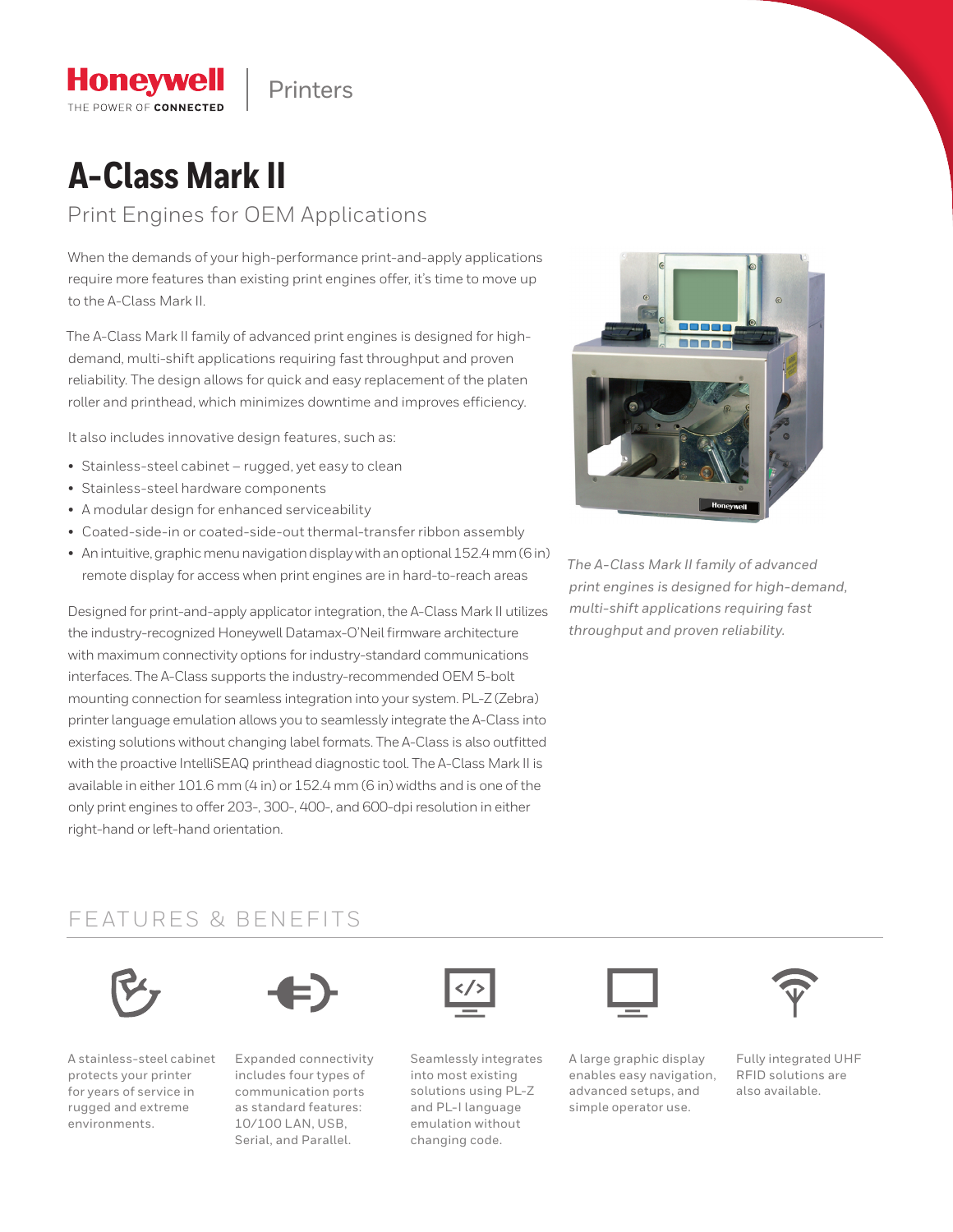## **A-Class Mark II** Technical Specifications

#### MECHANICAL

#### **Dimensions (H x W x D):**

**4 in version:** 299 mm x 246 mm x 390 mm (11.81 in x 9.67 in x 15.35 in)

**6 in version:** 299 mm x 246 mm x 441 mm (11.81 in x 9.67 in x 17.35 in)

#### **Weight:**

**4 in version:** 15.3 kg (34 lbs) **6 in version:** 16.8 kg (37 lbs) **Clock:** Built-in, real-time world clock

#### ENVIRONMENTAL

**Operating Temperature:** 4°C to 38°C (40°F to 100°F) **Operating Humidity:** 10% to 90%, non-condensing **Storage Temperature:** -40°C to 60°C (-40°F to 150°F) **Storage Humidity:** 5% to 95%, non-condensing **Dust:** Non-conducting, non-corrosive

**Electromagnetic Radiation:** Moderate RF fields can be tolerated

#### PRINT TECHNOLOGY

**Printer Type:** Direct thermal, optional thermal transfer, right-hand or left-hand versions available **Print Length Range:** 6 mm to 254 cm (0.25 in to 100 in)

**Maximum Print Width:**

**A-4212:** 104 mm (4.1 in)

**A-4310:** 105.7 mm (4.2 in)

**A-4408:** 104 mm (4.1 in)

**A-4606:** 105.6 mm (4.2 in)

**A-6212:** 168 mm (6.6 in)

**A-6310:** 162.6 mm (6.4 in)

#### **Print Speed/Resolution:**

**A-4212:** 304 mms (12 ips), 8 mmps (203 dpi) **A-4310:** 254 mms (10 ips), 12 mmps (300 dpi) **A-4408:** 203 mms (8 ips), 16 mmps (406 dpi) **A-4606:** 152 mms (6 ips), 24 mmps (600 dpi) **A-6212:** 304 mms (12 ips), 8 mmps (203 dpi) **A-6310:** 254 mms (10 ips), 12 mmps (300 dpi) **Memory:** 8 MB Flash, 16 MB DRAM

#### POWER SOURCE

**Electric:** Auto-ranging switching type **AC Input Voltage Range:** 90 to 132/180 to 264 VAC @ 47 to 63 Hz, auto-ranging

#### **Power Consumption:**

**A-4xxx models:** 200 W typical operating, 25 W standby

**A-6xxx models:** 220 W typical operating, 25 W standby

**Printhead Protection:** Thermistor sensor shutdown with over-temperature occurrence, and automatic printing resumption after cooling

#### COMMUNICATION

**Communication Ports (Standard 4 Port):** Serial RS-232, parallel bi-directional, Ethernet-wired LAN 10/100, USB 2.0 compatible, GPIO applicator card

**Communication Ports (Optional):** Wireless 802.11 b/g, USB-host, SDIO memory slot

#### MEDIA

*For optimum print quality and printer performance, use certified Honeywell media supplies.*

**Media Types:** Wound-out labels only and tag stock; roll-fed, die-cut, notched, reflective, continuous, and fan-fold, flat printable side, with no more than 0.018 mm (.0007 in) protrusions on the opposite side

**Media Thickness Range:** 0.06 mm to 0.25 mm (0.0025 in to 0.01 in)

#### **Media Width Range:**

**A-4212, A-4310, A-4408, A-4606:**

25 mm to 118 mm (1 in to 4.65 in)

**A-6212, A-6310:** 50 mm to 170 mm (2 in to 6.7 in) **Ribbon Types:** Coated-side-in or coated-side-out **Maximum Ribbon Length:** 650 m (2,132 ft) **Ribbon Core Sizes:** 25.6 mm ± - 0.2 mm

(1.01 in ± - 0.006 in)

#### AGENCY APPROVAL

*Contact your Honeywell sales representative for the most recent list of agency approvals.*

#### BARCODES/FONTS/GRAPHICS

#### **Barcodes:**

**Linear:** Code 3 of 9, UPC-A, UPC-E, Interleaved 2 of 5, Industrial 2 of 5, Std 2 of 5, Code 11, Code 93, Code 128, EAN-8, EAN-13, HIBC, Codabar, Plessey, UPC 2 and 5-digit addendums, Postnet, UCC/EAN Code 128, Telepen, Planetcode, FIM, USPS-4 State

**2D Symbologies:** MaxiCode, PDF417, USD-8, Datamatrix, QR Code, Codablock, Code 16k, Aztec, TLC 39, Micro PDF417, GS1 Databar

**Resident Fonts:** Ten alphanumeric fonts from 2.5- to 23-point size, including OCR-A, OCR-B, CG Triumvirate smooth font from AGFA

**Scalable Fonts:** CG Triumvirate Bold Condensed, CG Triumvirate, and CG Times with Cyrillic, Greek, Arabic, and Hebrew character support

**Downloadable Font Types:** TrueType, Bitmap

**Character Set:** More than 50 resident character sets; Unicode/UTF8 support

**Font Expansion:** All fonts expandable vertically and horizontally up to 24x

**Font Rotation:** Fonts and graphics can be printed in four directions: 0°, 90°, 180°, and 270°

**Graphics Supported:** .pcx, .bmp, and .img files

**Reversible Field/Mirror Image:** Any font or graphic field can be printed as a normal or reverse image

**ILPC (International Language Print Capability):** Kanji Gothic B Scalable, Korean Hangul, Simplified Chinese GB

#### SOFTWARE/FIRMWARE

**DMX Config:** Complete printer setup utility DMX NetManager

Embedded network web pages

**Drivers:** Microsoft® Windows® NT, Windows XP, and Windows Vista

**Universal Printer Command Language:** PL-Z (Zebra), PL-I (Intermec), PL-B (Boca)